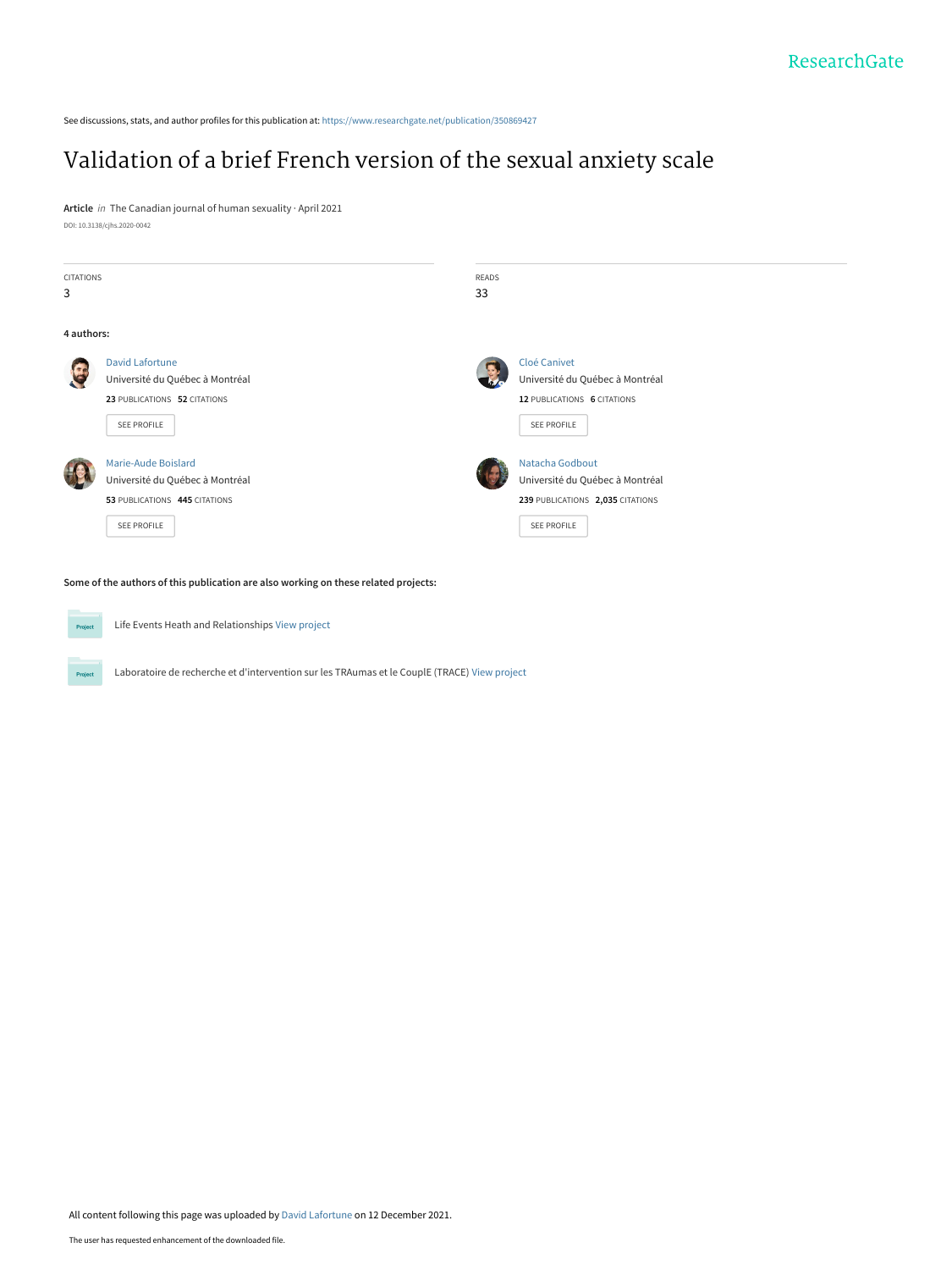## Validation of a brief French version of the sexual anxiety scale

David Lafortune, Cloé Canivet, Marie-Aude Boislard, and Natacha Godbout

Département de sexologie, Université du Québec à Montréal, Montréal, Québec, Canada

Although sexual anxiety (SA) is associated with significant sexual and relationship difficulties, to date, we lack brief scales to adequately assess SA. The aim of the present study was to develop a brief and reliable French version of the Sexual Anxiety Scale (SAS) that can be used to screen the manifestations of SA and their severity. A community sample  $(n = 576)$  was recruited to investigate the reliability and validity of the brief form of the scale (SAS-BF). Confirmatory factor analysis was performed on the original three-factor model (SAS) and on the new, four-factor SAS-BF. Its convergent validity was tested with theoretically relevant correlates (e.g., anxiety, sexual satisfaction). The SAS-BF yielded strong psychometric properties in terms of factor structure and reliability, and was reasonably correlated with associated variables. SAS-BF can be considered a valid short scale to assess SA in studies where a brief form of the questionnaire is desirable or during clinical screening with patients experiencing variable levels of SA.

KEYWORDS: Brief questionnaire, erotophobia, factor analysis, sexual anxiety, validation

 Difficulties with sexual functioning represent a common expe- difficulties related to sexual desire or pain during sexual interrience in adulthood ([Graham et al., 2020](#page--1-0); [Lewis et al., 2010](#page--1-0)) and course; [Brassard et al., 2015](#page--1-0); [Nelson & Purdon, 2011](#page--1-0)), increased have been associated with lower sexual and relationship satis- sexual distress (Dang et al., 2018), and lower sexual satisfaction faction, self-esteem, and quality of life ([Flynn et al., 2016](#page--1-0); [Nappi](#page--1-0) ([Bigras et al., 2017](#page--1-0); [Fallis et al., 2011\)](#page--1-0). SA is also related to poor[et al., 2016\)](#page--1-0). Sexual anxiety is defined as the tendency to expe- er body image ([Carter et al., 2020](#page--1-0); [La Rocque & Cioe, 2011](#page--1-0)) rience worrisome thoughts, discomfort, fear, or avoidance when and lower sexual self-esteem ([Brassard et al., 2015](#page--1-0); [Snell et al.,](#page--1-0)  exposed to sexual contexts or cues ([Fisher et al., 1988](#page--1-0); [Snell et al., 1993](#page--1-0)). Higher levels of SA are negatively correlated with risky [1993](#page--1-0)) . In the current article, sexual anxiety (SA) is employed as an sexual behaviours ([Lafortune et al., 2020](#page--1-0); [Lewis et al., 2006](#page--1-0)) and umbrella term for related conditions: sexual aversion ([Crenshaw,](#page--1-0) sexual compulsivity ([Efrati & Mikulincer, 2018](#page--1-0)). Moreover, the [1985](#page--1-0)), sexual phobia ([Kaplan, 1987](#page--1-0)), and erotophobia ([Fisher](#page--1-0) signs and symptoms of each individual with SA are distribut[et al., 1988](#page--1-0)). ed along a continuum ranging from lesser to greater severity;

[& Vanwezenbeek, 2006](#page--1-0)). A more recent population-based study satisfaction and functioning ( [Borg et al., 2014](#page--1-0)).  $(n = 8,000)$ , which focused on a representative sample of the Dutch population (aged 15–71 years), suggested that women are twice as likely to experience persistent SA (4.5%) when compared **Sexual Anxiety Scale**  to men (2.4%; [Kedde, 2012](#page--1-0)). Regarding sexual functioning, SA Several scales have been developed to assess anxious or phobic

Prevalence data suggest that SA is far from uncommon, even in severe form of SA, sexual stimuli may cause symptoms of exthough epidemiological data are lacking. In a large internet treme anxiety/panic, such as palpitations, shortness of breath, or survey ( $n = 4,147$ ) about sexual health among a representative nausea ([Brotto, 2010](#page--1-0)). Although SA is associated with significant sample of adults (19-69 years of age) in the Netherlands, 30% of sexual and relational distress (Dang et al., 2018), measures of SA respondents had experienced SA at some point in their lives and are currently limited and short scales to adequately assess SA are about 4% met diagnostic criteria for Sexual Aversion Disorder lacking, thus reflecting the need to develop measures meant to (a recurrent and acute form of anxiety toward sexuality; [Bakker](#page--1-0) accurately screen manifestations of SA and its impacts on sexual

is associated with experiencing more sexual dysfunctions (e.g., responses to sexual cues (e.g., [Fallis et al., 2011](#page--1-0); Fisher et al.,

 **CORRESPONDENCE** concerning this article should be addressed to David Lafortune, Département de sexologie, Université du Québec à Montréal, Case postale 8888, succursale Centre-ville, Montréal, Québec H3C 3P8, Canada. E-mail: [lafortune-sgambato.david@uqam.ca](mailto:lafortune-sgambato.david@uqam.ca)

**ACKNOWLEDGMENTS:** The authors wish to thank Roxanne Bolduc for her assistance in data analysis and Laurence Dion for their assistance in the translation process.